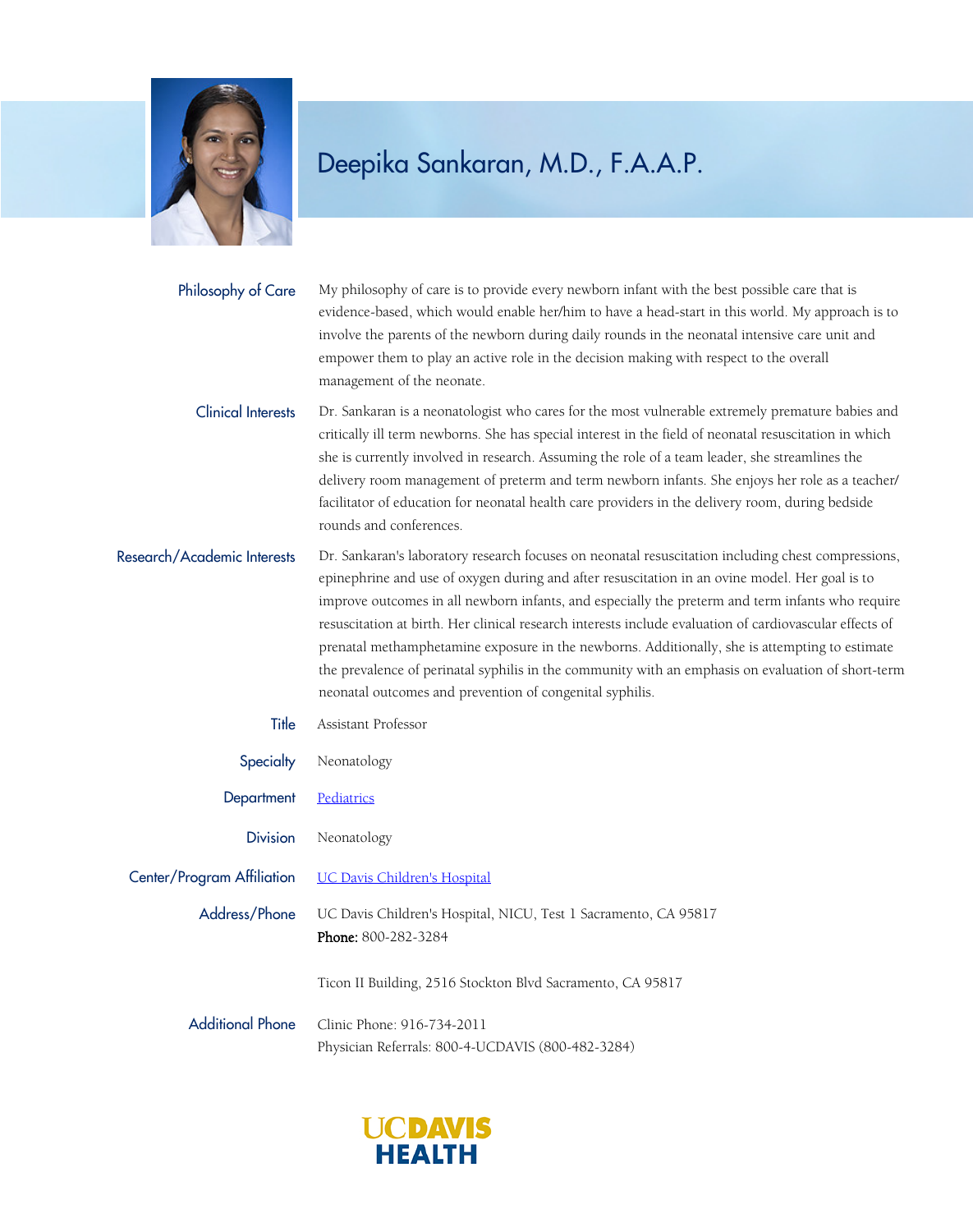

| Languages                         | Hindi, Tamil                                                                                                                                                                                                                                                                                                                                                                                                                                                                                                                                                                                                                                                                                                             |
|-----------------------------------|--------------------------------------------------------------------------------------------------------------------------------------------------------------------------------------------------------------------------------------------------------------------------------------------------------------------------------------------------------------------------------------------------------------------------------------------------------------------------------------------------------------------------------------------------------------------------------------------------------------------------------------------------------------------------------------------------------------------------|
| Education                         | M.B.B.S., Madras Medical College, India 2009<br>Diploma in Child Health (DCH), Madras Medical College/Institute of Child Health & Hospital for<br>Children, India 2013                                                                                                                                                                                                                                                                                                                                                                                                                                                                                                                                                   |
| Internships                       | Madras Medical College, Chennai/Tamil Nadu, India 2009-2010                                                                                                                                                                                                                                                                                                                                                                                                                                                                                                                                                                                                                                                              |
| Residency                         | Pediatrics, Flushing Hospital Medical Center, Queens NY 2013-2016<br>Pediatrics, Institute of Child Health and Hospital for Madras Medical College, Chennai/Tamil<br>Nadu, India 2011-2013                                                                                                                                                                                                                                                                                                                                                                                                                                                                                                                               |
| Fellowships                       | Neonatology, University of Buffalo/John R. Oishei Children's Hospital, Buffalo NY 2016-2019                                                                                                                                                                                                                                                                                                                                                                                                                                                                                                                                                                                                                              |
| <b>Board Certifications</b>       | American Board of Pediatrics, General Pediatrics<br>American Board of Pediatrics, Neonatal-Perinatal Medicine<br>California Medical License<br>Educational Commission For Foreign Medical Graduates (ECFMG)<br>Neonatal Resuscitation Program                                                                                                                                                                                                                                                                                                                                                                                                                                                                            |
| <b>Professional Memberships</b>   | American Academy of Pediatrics                                                                                                                                                                                                                                                                                                                                                                                                                                                                                                                                                                                                                                                                                           |
| <b>Honors and Awards</b>          | Junior Faculty Diversity in the Workforce Travel Award, 2021<br>American Academy of Pediatrics - Neonatal Resuscitation Program Research Grant, 2021<br>Editors Focus Highlight in September print issue of Pediatric Research, 2021<br>Canadian Pediatric Society- Neonatal Resuscitation Program Research Grant, 2021<br>Young Investigator Award, 2020<br>Junior Faculty Travel Award, 2020<br>Young Investigator Award from Eastern Society of Pediatric Research, 2019<br>Winner of Fellows Case Competition in Eastern Society of Pediatric Research, 2019<br>Eastern Society of Pediatric Research Travel Grant Award, 2018, 2019<br>Pediatric Academic Societies Travel Award for Young Investigator, 2018, 2019 |
| <b>Select Recent Publications</b> | Sankaran D, Lakshminrusimha S, Saugstad OD. Physiology of Neonatal Resuscitation: Giant Strides<br>with Small Breaths. Seminars in Perinatology. (accepted 11/2021, in PRESS).                                                                                                                                                                                                                                                                                                                                                                                                                                                                                                                                           |

Sankaran D, Lakshminrusimha S, Manja V. Methamphetamine: burden, mechanism and impact on pregnancy, the fetus, and newborn. J Perinatol. 2021 Nov 16. doi:10.1038/s41372-021-01271-8.

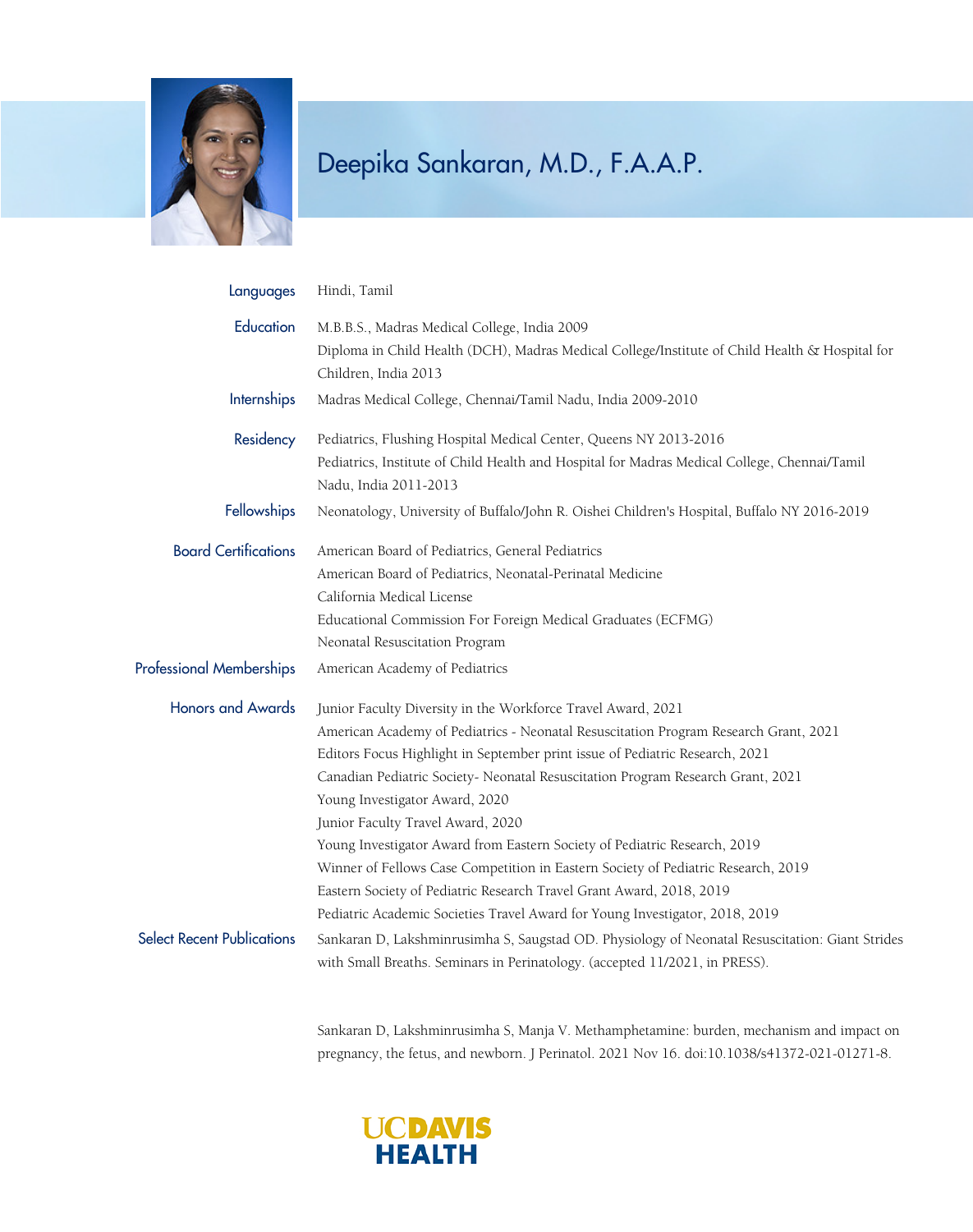

Epub ahead of print. PMID:34785765.

Sankaran D, Vali P, Chen P, Lesneski AL, Hardie ME, Alhassen Z, Wedgwood S, Wyckoff MH, Lakshminrusimha S. Randomized trial of oxygen weaning strategies following chest compressions during neonatal resuscitation. Pediatr Res. 2021 Sep;90(3):540-548. doi:10.1038/s41390-021- 01551-1. Epub 2021 May 3. PMID:33941864.

Lesneski AL, Vali P, Hardie ME, Lakshminrusimha S, Sankaran D. Randomized Trial of Oxygen Saturation Targets during and after Resuscitation and Reversal of Ductal Flow in an Ovine Model of Meconium Aspiration and Pulmonary Hypertension. Children (Basel). 2021 Jul 14;8(7):594. doi: 10.3390/children8070594. PMID:34356574.

Sankaran D, Zeinali L, Iqbal S, Chandrasekharan P, Lakshminrusimha S. Non-invasive carbon dioxide monitoring in neonates: methods, benefits, and pitfalls. J Perinatol. 2021 Jun 19:1–10. doi: 10.1038/s41372-021-01134-2. Epub ahead of print. Erratum in: J Perinatol. 2021 Sep 14;: PMID: 34148068.

Sankaran D, Vali P, Chandrasekharan P, Chen P, Gugino SF, Koenigsknecht C, Helman J, Nair J, Mathew B, Rawat M, Nielsen L, Lesneski AL, Hardie ME, Alhassen Z, Joudi HM, Giusto EM, Zeinali L, Knych HK, Weiner GM, Lakshminrusimha S. Effect of a Larger Flush Volume on Bioavailability and Efficacy of Umbilical Venous Epinephrine during Neonatal Resuscitation in Ovine Asphyxial Arrest. Children (Basel). 2021 Jun 1;8(6):464. doi:10.3390/children8060464. PMID:34205843.

Sankaran D, Nakra N, Cheema R, Blumberg D, Lakshminrusimha S. Perinatal SARS-CoV-2 Infection and Neonatal COVID-19: A 2021 Update. Neoreviews. 2021 May;22(5):e284-e295. doi: 10.1542/neo.22-5-e1001. PMID:33931474.

Nair J, Davidson L, Gugino S, Koenigsknecht C, Helman J, Nielsen L, Sankaran D, Agrawal V, Chandrasekharan P, Rawat M, Berkelhamer SK, Lakshminrusimha S. Sustained Inflation Reduces